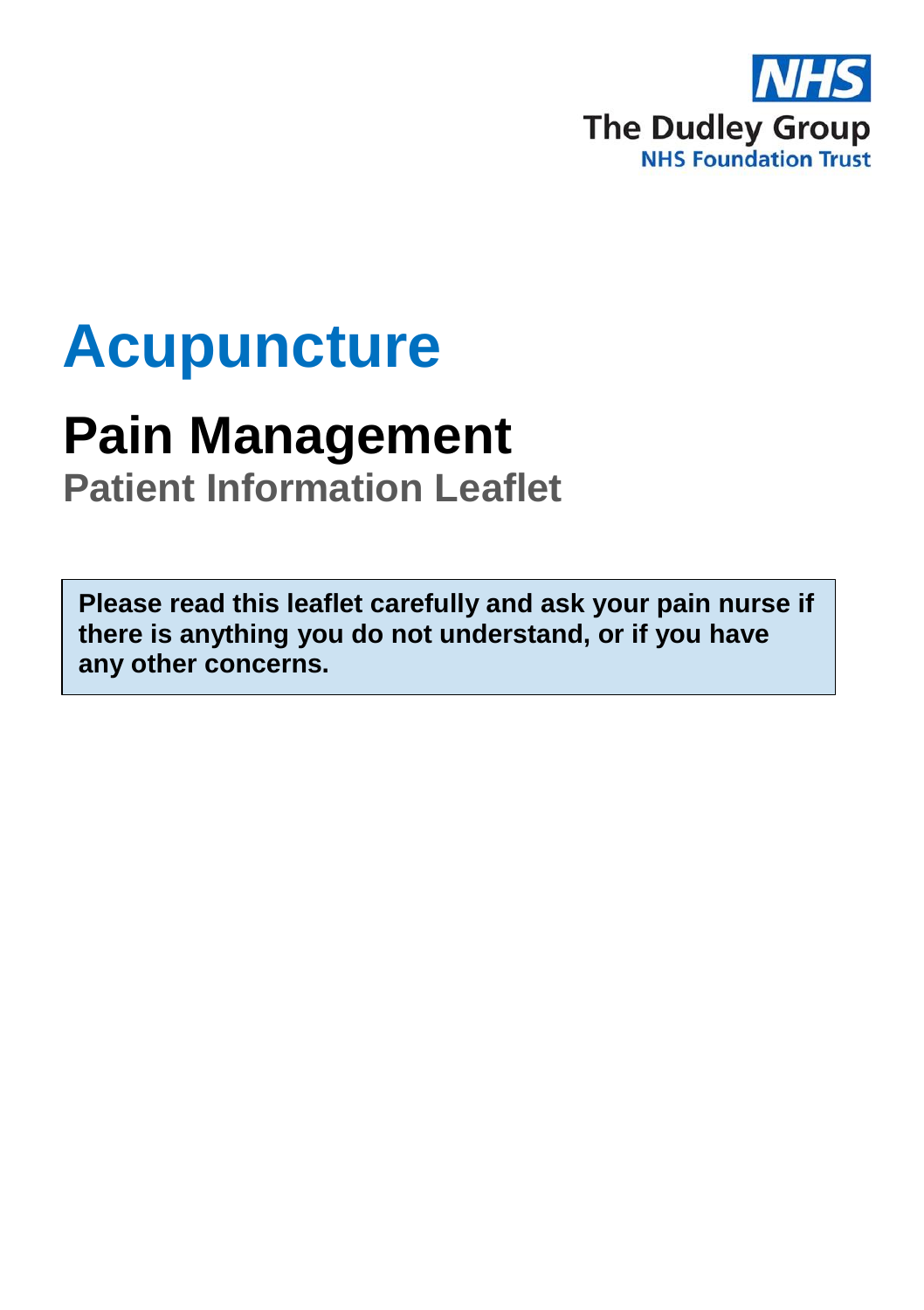## **Introduction**

This leaflet is for people who are considering acupuncture to help relieve pain. It includes information on what acupuncture is, its benefits and risks and what happens when you have acupuncture treatment.

#### **What is acupuncture?**

Acupuncture comes from traditional Chinese medicine which dates back 3,000 years. It is based on the concept of treating the whole body and the body's ability to return to its natural, balanced state of health.

Western medical acupuncture is the use of acupuncture after a proper medical diagnosis. It is based on scientific evidence that shows the treatment can stimulate nerves under the skin and in muscle tissue.

This results in the body producing pain-relieving substances such as endorphins. It is likely these substances are responsible for any beneficial effects seen with this form of acupuncture.

Traditional acupuncture is based on the belief that an energy, or 'life force', flows through the body in channels called meridians. This life force is known as qi (pronounced "chee").

Practitioners who have traditional beliefs about acupuncture believe that when qi does not flow freely through the body, this can cause illness. They also believe acupuncture can restore the flow of qi, and so restore health.

## **Who will give me the treatment?**

Fully-trained pain nurses will give you the treatment. Our pain nurses who practise acupuncture have received specialist training to meet the standards of the British Medical Acupuncture Society (BMAS).

#### **What are the benefits of acupuncture?**

Acupuncture can help relieve pain caused by damaged nerves and muscular pain.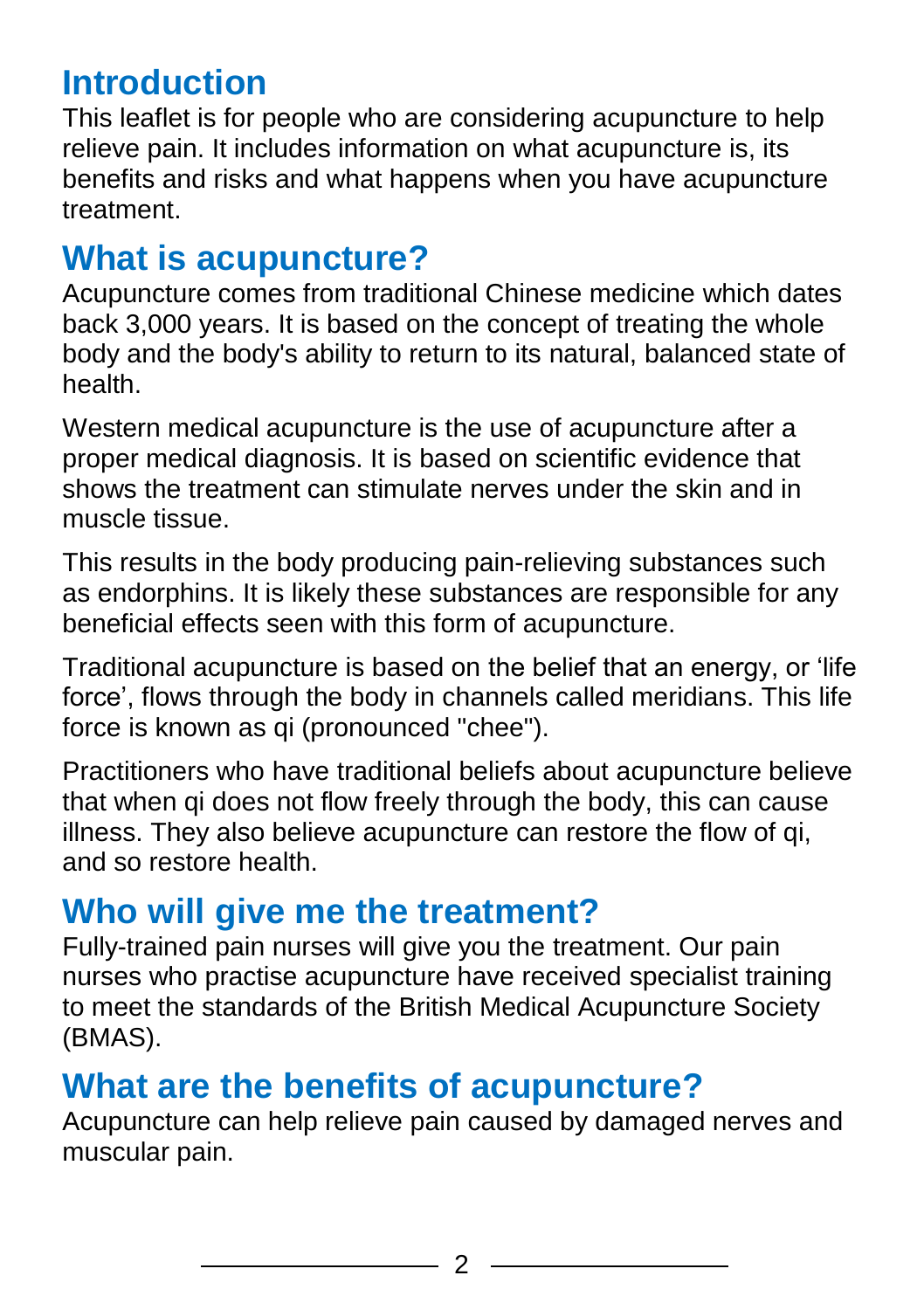#### **What happens before acupuncture treatment? You will need to have something to eat during the two hours before your treatment.**

You will have an assessment where a pain nurse will ask you about your medical history. You will need to be in good general health to have acupuncture. If you have one of the following conditions, this may affect your treatment:

- Diabetes
- Epilepsy
- **Haemophilia**
- Reduced immunity
- Low blood pressure
- Heart problems or have a pacemaker
- Have a metal allergy
- Have an infection in the area to be treated
- Have a phobia to needles (you are scared of needles)
- You are pregnant
- You are taking anticoagulants (medication to thin your blood)

The pain nurse will explain the treatment to you and if you would like to continue, you will need to sign a consent form.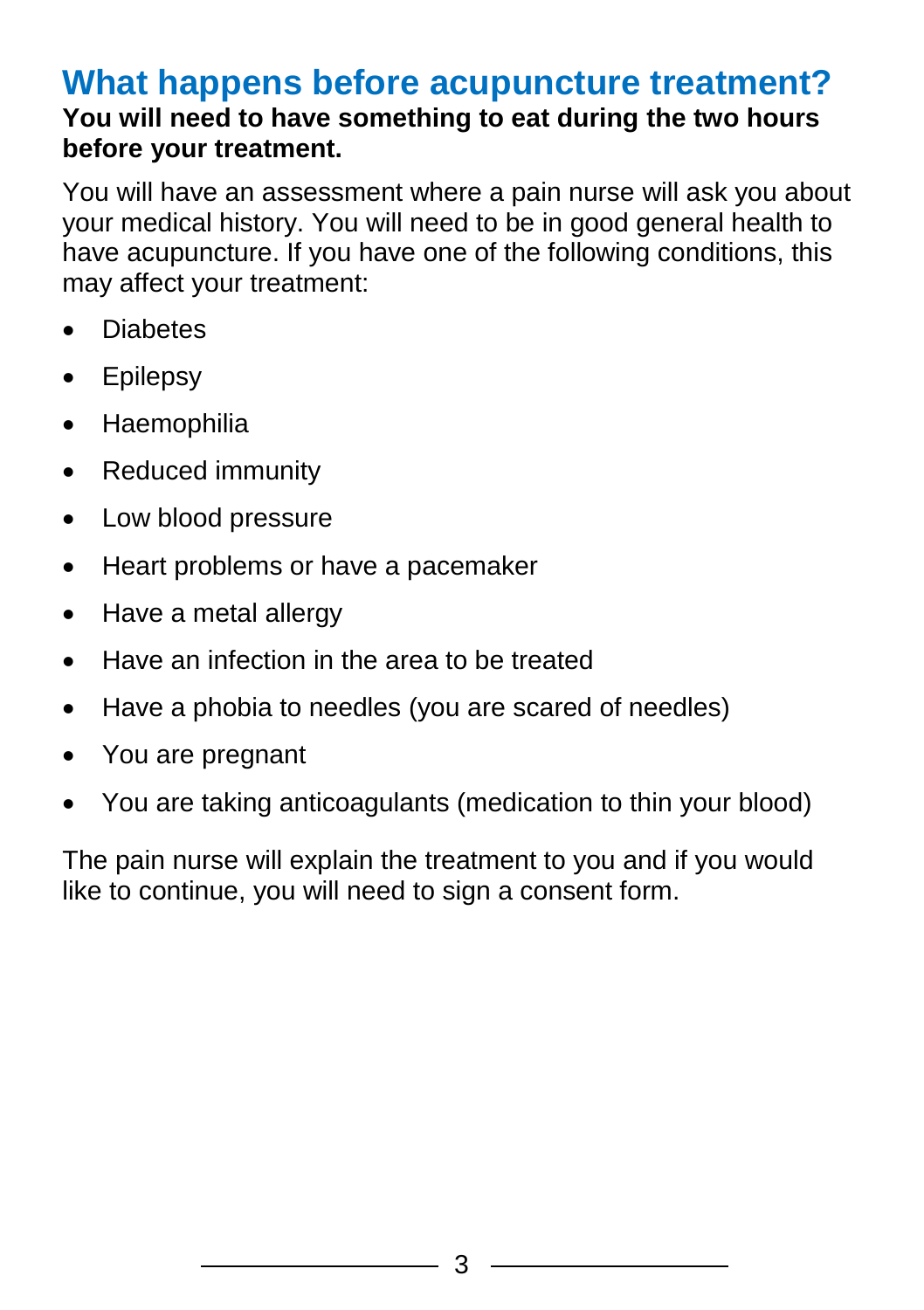## **What happens during acupuncture treatment?**

- You will be asked to sit or lie down for the treatment.
- The pain nurse will insert sterilised, single-use, disposable needles into specific acupuncture points in the body. The points used will depend on your condition.
- Some may be close to the area that is being treated and some may be further away.
- The needles may be inserted just under your skin or deeper into the muscle tissue. Once they are in place, they may be left in position for a few minutes, up to 30 minutes.
- Your pain nurse will constantly monitor you and will be with you throughout the treatment.

#### **Will it hurt?**

You may feel some of the following:

- Warmth or 'fullness' in the area being treated.
- Pins and needles, or numbness.
- Aching or discomfort around the needle.
- Sharp pain this should only last a few seconds. If it lasts longer than this, please tell your pain nurse.

These feelings are sometimes known as the acupuncture sensation, also called 'de qi'.

It is possible that you may feel nothing at all.

#### **How long does the treatment last?**

The course of acupuncture will consist of six sessions depending on your response to the treatment. Each session will last about 20 minutes.

4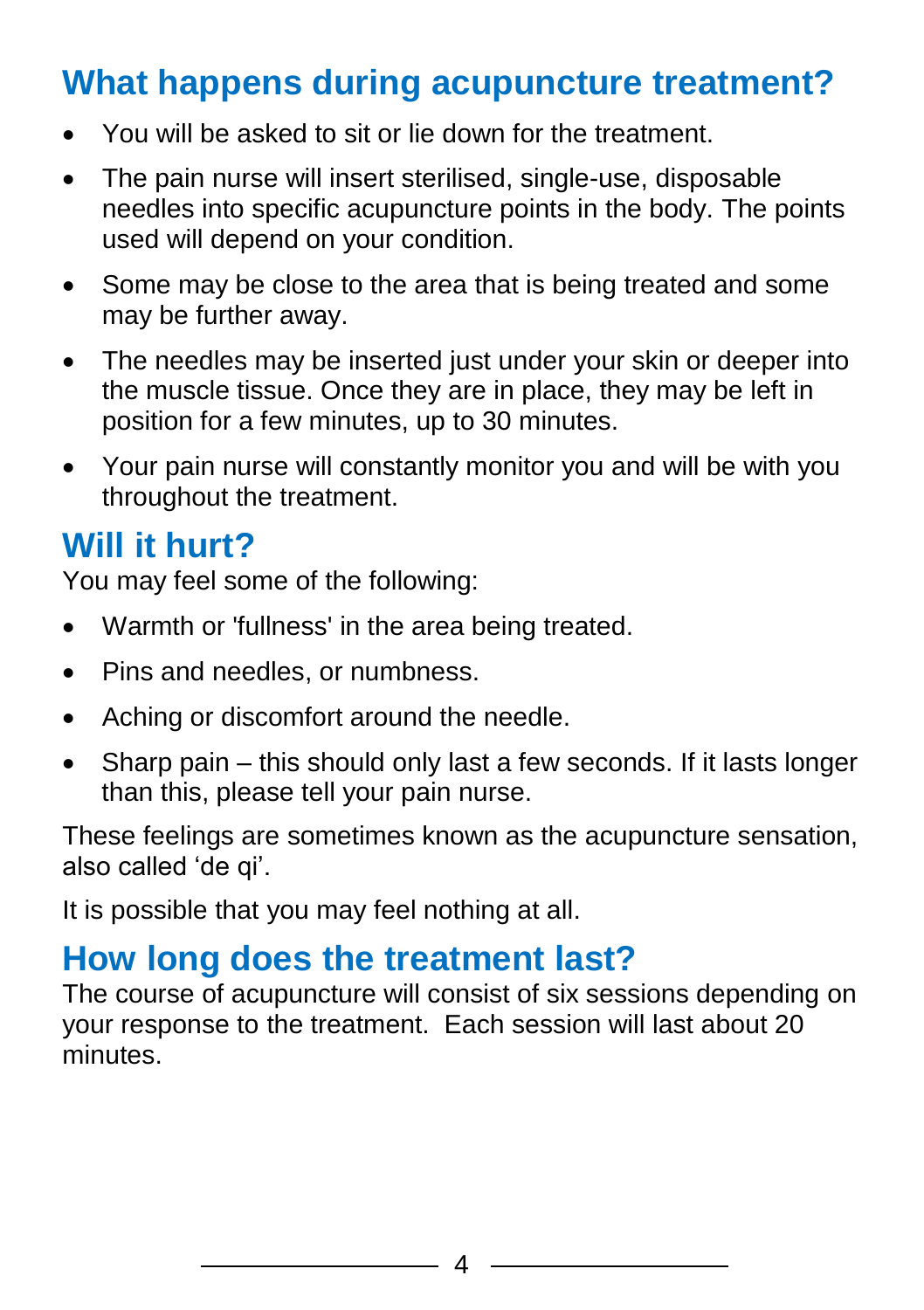## **What are the risks of acupuncture?**

Acupuncture is safe when it is conducted by a qualified practitioner. However, there are some mild, short-lasting side effects that sometimes occur. It is important that we tell you about these so that you can make a decision about whether to have the treatment.

- You may feel drowsy after the treatment. For this reason, we advise you not to drive home afterwards.
- Minor bleeding or bruising around the injection sites (about four people out of one hundred may get this).
- Pain during treatment (about two people out of one hundred may get this).
- Existing symptoms can get worse to begin with (about three in one hundred people have this). Do not worry, as it is often a sign that the treatment will work.
- Some patients may faint especially during their first treatment.

Serious complications are very rare (about two people in 10,000 get them) but could include:

- Damage to an internal organ caused by the needle
- Infection
- Injury to nerves

These usually only occur as the result of bad practice, when acupuncture is carried out by a practitioner who has not been properly trained.

#### **What are the alternatives?**

Acupuncture is one of a number of techniques used by pain nurses to help you. Your pain nurse will discuss these techniques with you and then you can decide whether you would like to have acupuncture. You do not need to have this treatment.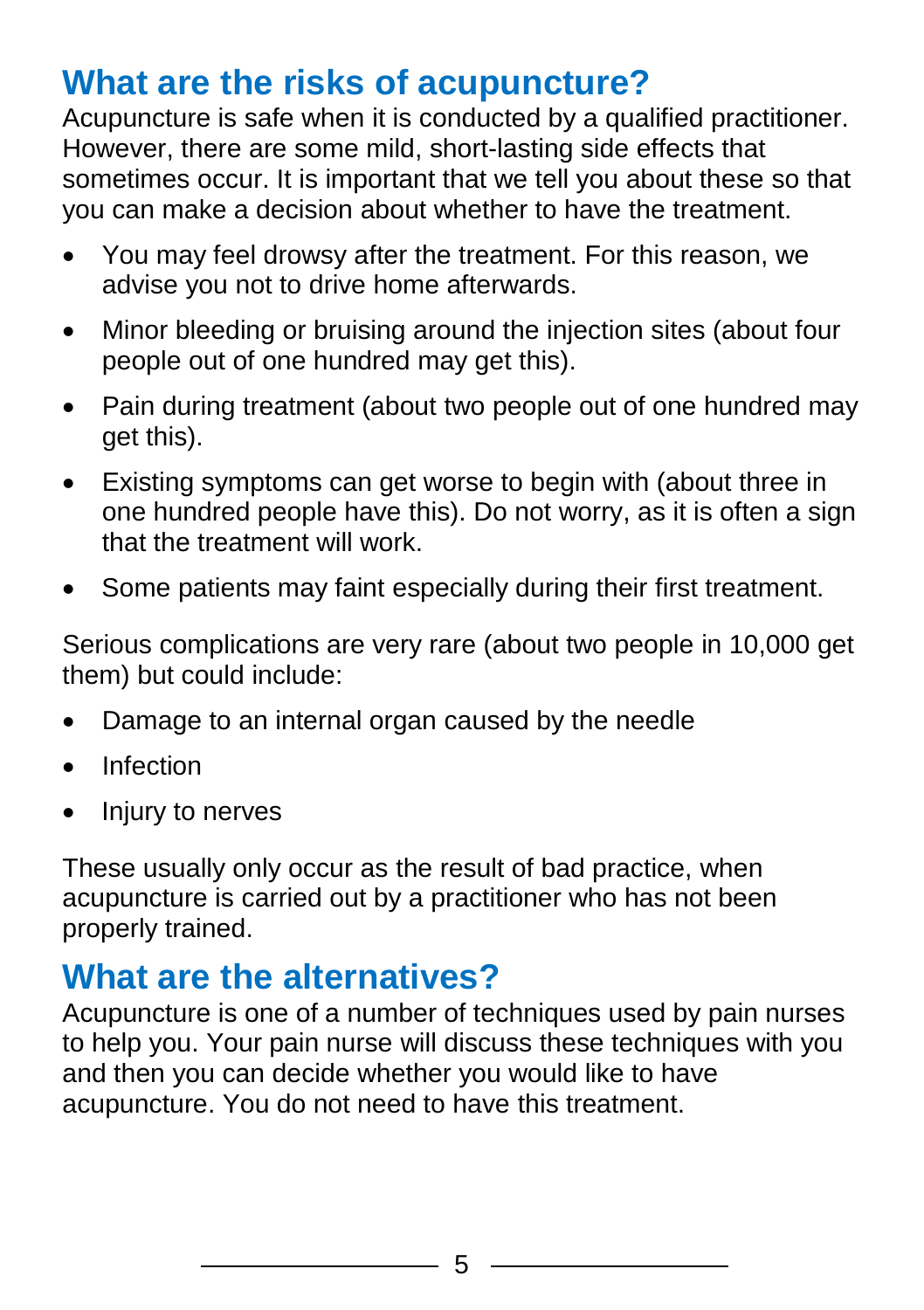### **Can I find out more?**

You can find out more from the following website:

#### **NHS Choices**

<http://www.nhs.uk/Conditions/Acupuncture/Pages/Introduction.aspx>

#### **References**

Endres HG, Molsberger A, Lungenhausen M and Trampisch HJ (2004). An internal standard for verifying the accuracy of serious adverse event reporting: the example of an acupuncture study of 190,924 patients. *Eur J Med Res.* 9(12): p545-551.

MacPherson H, Thomas K, Walters S and Fitter M (2001). A prospective survey of adverse events and treatment reactions following 34,000 consultations with professional acupuncturists. *Acupunct Med.* 19(2): p93-102.

Zhang J, Shang H, Gao X and Ernst E (2010). Acupuncture-related adverse events: a systematic review of the Chinese literature. *Bull World Health Organ.* 88(12): p915-921.